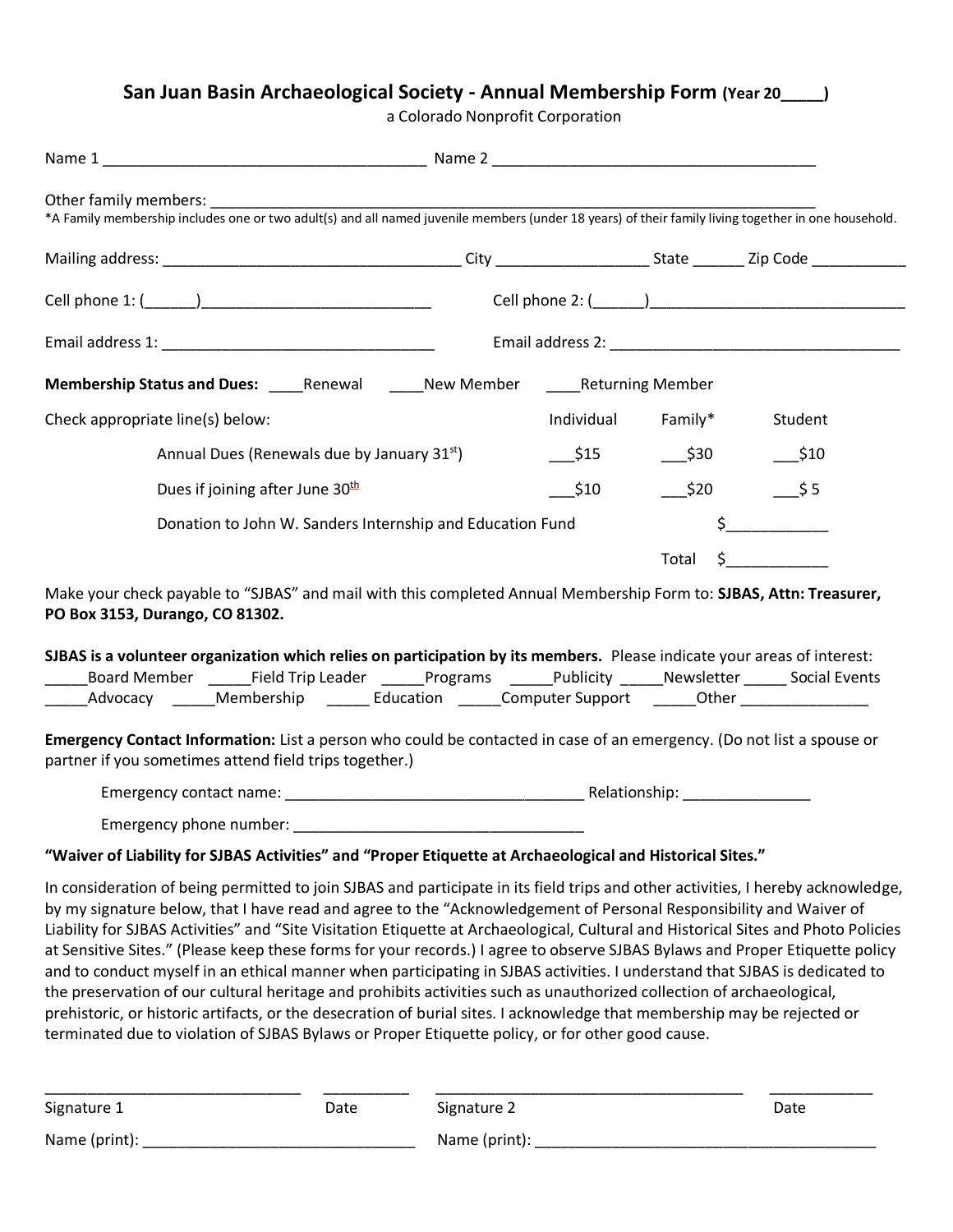# **San Juan Basin Archaeological Society**

**a Colorado Nonprofit Corporation**

### **ACKNOWLEDGMENT OF PERSONAL RESPONSIBILITY AND WAIVER OF LIABILITY FOR SAN JUAN BASIN ARCHAEOLOGICAL SOCIETY ACTIVITIES**

In consideration of being permitted to participate in San Juan Basin Archaeological Society (SJBAS) activities, participants must read, sign, and agree to abide by this Acknowledgement of Personal Responsibility and Waiver of Liability (Waiver). This Waiver must be signed each year. For couples, each individual must sign. For those with a family membership, by signing this waiver, parents agree to its terms for their children under 18.

I understand and acknowledge that participation in vehicular travel, hiking, camping, working outdoors and other activities planned by the SJBAS can result in death, injury, and/or loss or damage to property (especially if I am not properly equipped or physically or medically prepared). I understand and acknowledge that these activities take place under a variety of weather conditions, difficult and changing terrain, and other hazards of outdoor activities.

I understand and acknowledge that the SJBAS, its volunteers, officers, directors, trip leaders and members (collectively "members") are responsible only for trip planning, organization, and leading, and are not responsible or liable for my personal welfare and safety. I am solely and completely responsible for choosing outings and activities that are within my physical and medical ability, for taking proper clothing, provisions, and equipment along to provide for my personal comfort and safety, and for making appropriate decisions in response to terrain, elevation, and weather conditions and their inherent hazards (such as falling, being struck by lightning, hypothermia and injuries caused by others) to ensure my safety.

On behalf of myself, my heirs, successors, assigns, guardian, or other representative, I assume all risks for my personal safety, death or any injury I may suffer and/or the loss of or damage to my property, or the property of others, caused by me, while participating in any SJBAS activity. I hereby agree that I, my heirs, successors, assigns, guardian, or other representative shall not make a claim against or sue the SJBAS and/or any of its members for death, injury or damage, including consequential damages, I may suffer that results from the negligence or other act or omission, however caused, by any member of the SJBAS in connection with my participation in any SJBAS activity. I hereby release, indemnify, and hold harmless the SJBAS and its members from all actions, claims or demands that I, my heirs, successors, assigns, guardians or other representatives may have or may hereafter have for my death, injury or damage I may incur as a result of my participation in any SJBAS activity, and I release them from any liability for any such death, injury or damage. It is my intent to extinguish and waive any liability on the part of the SJBAS and its members for my death, injury or damage I may suffer as a result of my participation in any SJBAS activity.

In the event any claim is asserted against the SJBAS and/or its members for injuries or damage to me or my property, or for injuries or damages to third parties or their property caused in whole or in part by me, the SJBAS shall provide written notice to me of such claims, and thereafter I shall at my own expense defend and indemnify the SJBAS and/or its members against such claims and any related loss or liability, including reasonable attorney fees incurred by the SJBAS and/or its members. In the event I fail to so defend and indemnify, the SJBAS and/or its members may defend, pay or settle said claim(s) without notice to me and with right of recourse against me for all payments made or agreed to be paid to discharge said claim(s), and all costs incurred, including reasonable attorney fees.

I agree that this Waiver is intended to be as broad and inclusive as permitted under Colorado law. If any portion is held invalid, the balance shall continue in full force and effect. This Waiver shall be unlimited as to amount and duration. This Waiver is governed by Colorado law, and venue shall be in La Plata County.

| Signature     | Date | Signature                              | Date                 |
|---------------|------|----------------------------------------|----------------------|
| Name (print): |      | Name (print): $\overline{\phantom{a}}$ |                      |
|               |      |                                        | Adopted January 2022 |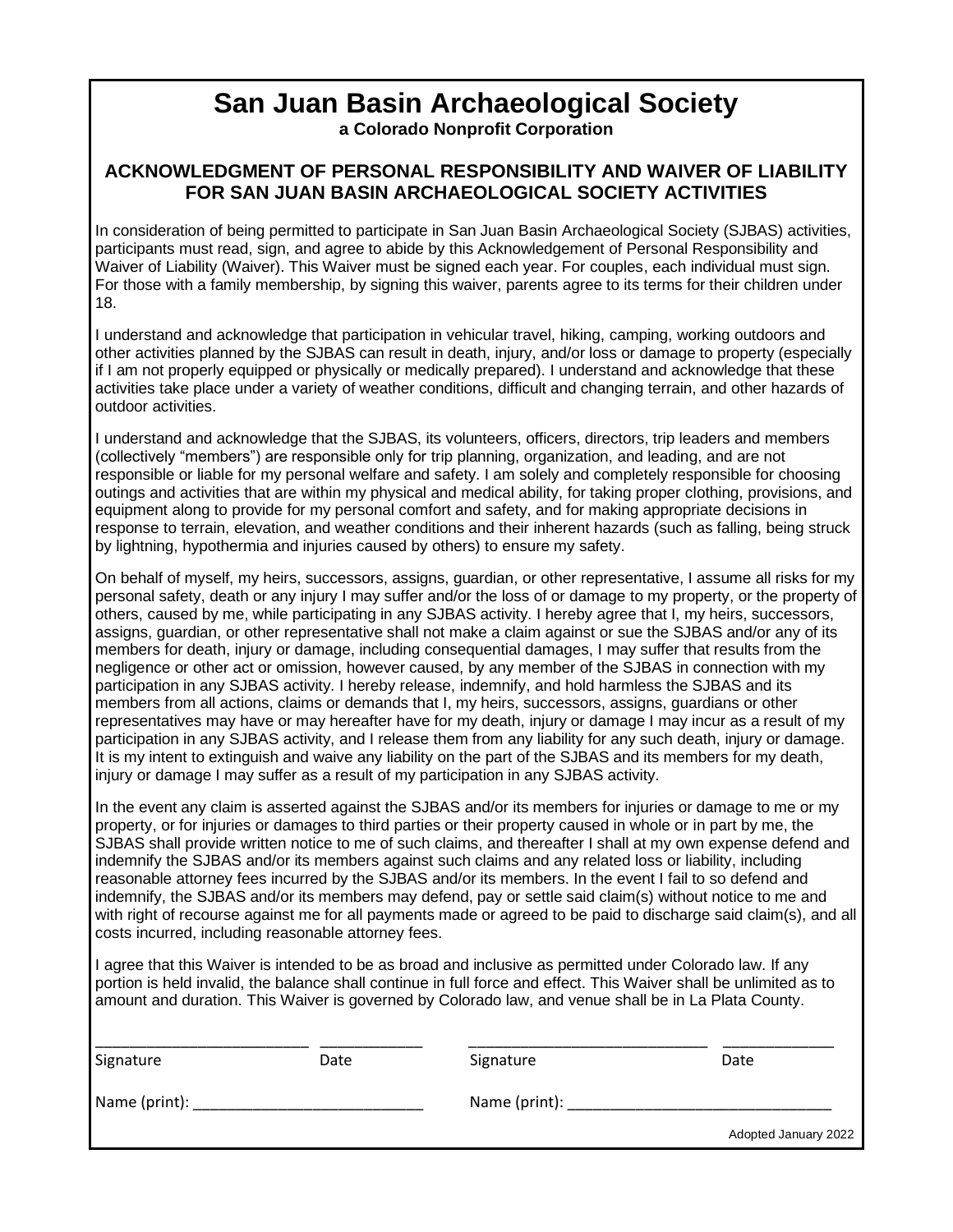## **San Juan Basin Archaeological Society**

a Colorado Nonprofit Corporation

### **Site Visitation Etiquette at Archaeological, Cultural and Historical Sites and Photo Policies at Sensitive Sites**

**SJBAS Site Visitation Etiquette -** Proper etiquette at both archaeological, cultural and historical sites is important for preservation of these resources. These guidelines are not specific to SJBAS members but apply to anyone visiting these sites. Proper etiquette for site visitation is similar to "leave no trace" ethics for enjoyment of wilderness areas. Please enjoy your visit; after you have departed, the site should be in the same condition as it was before your arrival. There may be variations in proper site etiquette between land management agencies and landowners, so please respect any more-stringent site-specific requirements.

- 1) **Avoid walking on or disturbing middens.** Middens are prehistoric trash heaps usually located immediately in front of or down slope of an alcove or cliff site. They are often identified by soft, charcoal-stained soil. Middens contain valuable archeological evidence of day-to-day activities that reveal significant preferences in pottery, food, tools, and even treatment of the dead. Since foot traffic causes erosion, please stay off the middens.
- 2) **Do not lean, stand, or sit on prehistoric walls**, as your activity may weaken the bonding material and eventually destroy them. Stay clear of more precarious sites, since any pressure, vibrations, and soil compaction may result in damage to the site.
- 3) **Leave all archaeological and historical artifacts where you find them**, including arrowheads, potsherds, or tools, as well as historic artifacts, 50 years old or older. In their original context, artifacts contain a wealth of information. Visitors who rearrange their finds are robbing the items of their true value.
- 4) **Do not eat or prepare food within 100 feet of an archaeological or historical site**. Food remnants attract rodents that can cause significant damage to a site.
- 5) **Do not camp or build a campfire within 100 feet of an archaeological or historical site.** Fires can ruin walls by causing spalling, the peeling off of rock surfaces. Fires also blacken the walls and roofs of the site. Not only are the smudges unsightly, they also can affect archaeological dating.
- 6) **Dogs are not allowed on SJBAS field trips.** Dogs damage sites by digging, urinating, and defecating in them. Their actions can destroy fragile cultural deposits.
- 7) **Do not touch petroglyphs and pictographs in any way.** Even the slightest amount of contact with the oils in human skin can cause erosion of petroglyphs and destroy delicate pigments in pictographs. Taking tracings can cause direct mechanical damage to a petroglyph. Adding chalk or re-pecking petroglyphs destroys the original.
- 8) **Preserve historic inscriptions.** Often these names and dates inscribed with bullet lead and charcoal are the only means to retrace artifacts in museums to their original sites. Look for names like Wetherill, J.L. Ethridge, C.C. Graham, McLoyd, C.B. Lang, W.J. Billings, Harry French, D.W. Ayres, Emory Knowles, and Orian Buck.
- 9) **SJBAS is not a law enforcement agency** and great care should be taken when encountering persons in the act of vandalizing or destroying these resources. Take pertinent notes, time, date, number of persons, their appearance, auto license plates, etc. and report the incident ASAP to the appropriate authorities or land management agency. If encountering misinformed persons, consider opening a dialogue for educational purposes if it can be done in a nonconfrontational manner.

#### **SJBAS Photographic Policies**

The objectives of the SJBAS photographic policies are to protect sensitive archaeological and cultural sites by safeguarding their location, protect the interests and reputation of SJBAS, and to comply with Tribal photographic policies during tours of archaeological and cultural sites on Tribal lands. This policy is directed toward sensitive archaeological and cultural sites; photographs and video taken at other sites may be freely shared on social media, but without any reference to SJBAS.